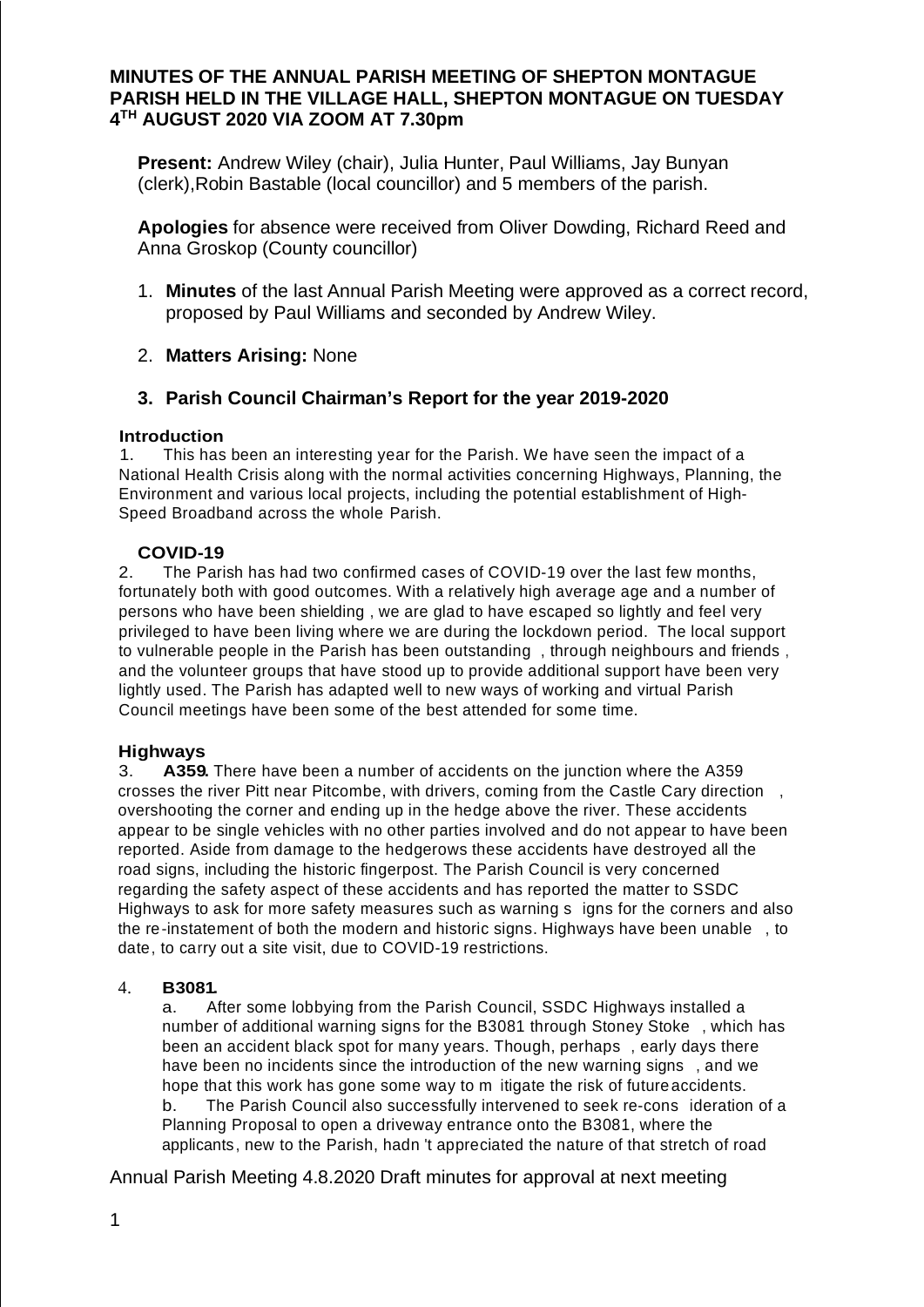and the risk involved.

5. **Footpaths.**There have been incidents of Public rights of way in the Parish being obstructed and footpath furniture, stiles and signposts, falling into disrepair. In the former case the matter has been referred to SSDC Highways who have responsibility for rights of way and in the latter the Parish Council has appointed a Councillor to carry out a survey of Parish footpaths to identify items requiring attention, so that action can be followed up.

# **Planning & Licensing**

6. **Emily Estate/ The Newt.**Through the year the Parish has had a number of planning applications from the Newt. These have principally consisted of conversion of old buildings into staff accommodation or holiday cottages and some minor amendment existing, approved applications. None of these has proved controversial.

**Local.** The Parish has also had a number of domestic planning applications, one light industrial building and a number of Premises Licence applications

8. **Enforcement.**There have been a number of issues raised to the Parish Council concerning breaches of Planning Consent. These have been referred, by the Parish Council to SSDC Planning for determination. Response to these reports has been slow and the outcome of the investigations has yet to be notified to the Parish Council.

### **Environment**

9. **Tyres.**We have had a rather mixed year on the environment. Thanks to the efforts of members of the Parish and Landowners the pile of tyres near the river Pitt were removed. Unfortunately, they have been moved to other land in the Parish. This is unwelcome and has proved highly controversial. The matter has been referred, by the Parish Council and members of the Parish to the Environment Agency for determination. The Environment Agency Legal Triage Department have the matter in hand but have warned that the normal 30 day response times are elongated due to COVID-19 backlog. The Parish Council have been in very recent contact with the EA and the soonest we are hoping for an update from the Case Officer, who is currently on leave, on 6 Aug 20.

# **Fingerposts**

The Fingerpost project has continued and is nearing completion, though latterly progress has been slow, due to COVID-19 Thanks are due to many people and businesses in the Parish that have offered sponsorship. One fingerpost, at the Pitcombe junction mentioned earlier, has been shattered by a car. The Parish Council is not allowed to deal with the installation of the cast iron posts and we will require SSDC assistance if the post is to be re-erected and restorationcompleted. Two other posts are complete with replacement parts but need final painting and assembly. The final post, at the Montague Inn, has suffered recent additional damage, with an arm being knocked off and removed. Sponsorship of this sign has been offered by two parties and the post will be dismantled, a new arm will becast,repairs madeand the post reassembled in due course.

# **Broadband**

11. Over the year high speed fibre-optic based broadband has been established to some properties in Stoney Stoke by Wessex Internet. Due to failures in the Government Sponsored Broadband scheme it has recently become possible for the rest of the Parish to use grants for Private Broadband providers. The Parish Council have provided some assistance to Wessex Internet to establish landowners who's permission would be

Annual Parish Meeting 4.8.2020 Draft minutes for approval at next meeting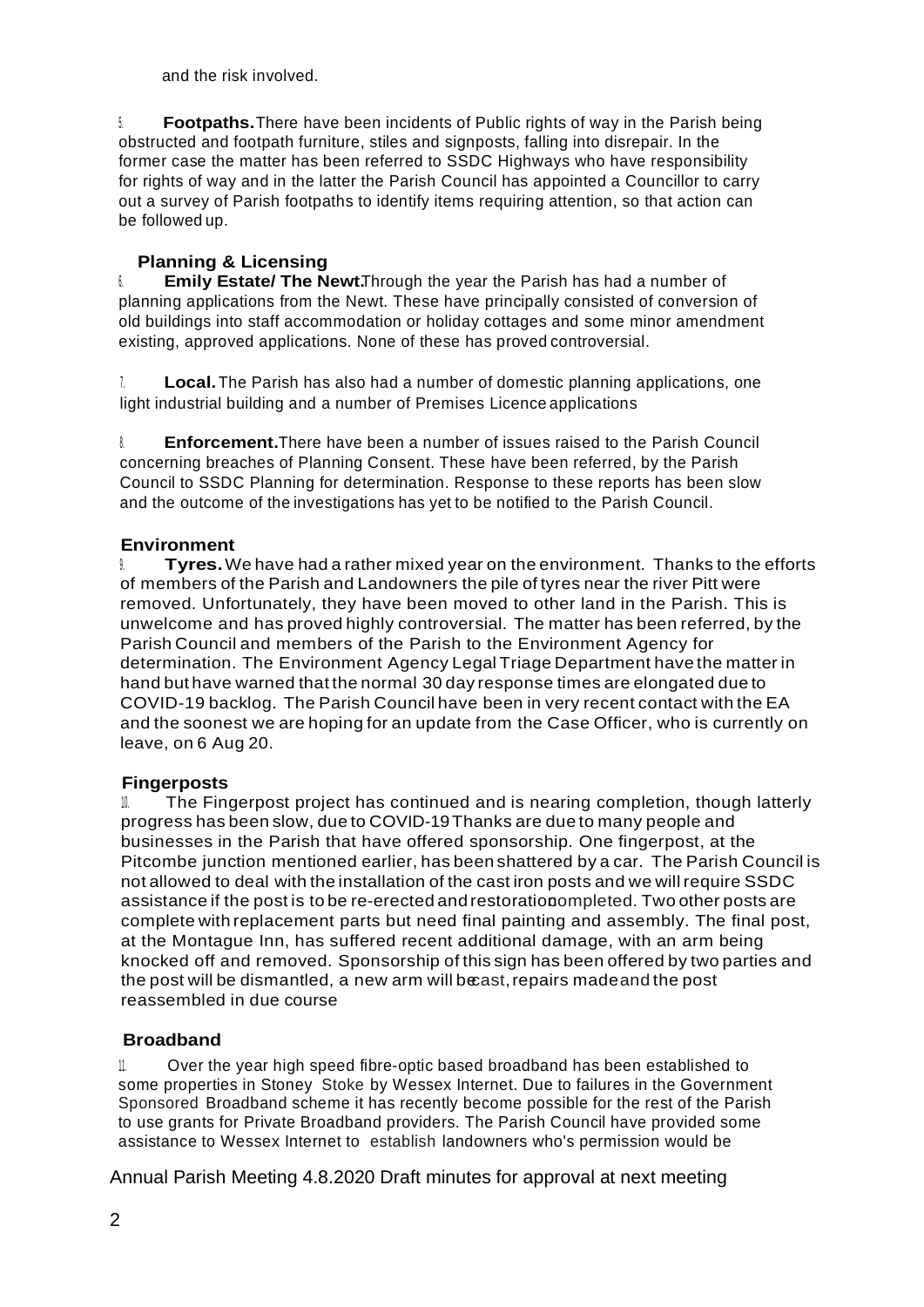required for cabling runs. Should enough people in the remainder of the Parish sign up for the Wessex Internet provision, high speed broadband could be established by the end of the year or early 2021.

### **Rail to Trail**

12. The Parish has also been involved in the proposed establishment of a cycle path along the disused Bruton to Wincanton railway line. The project is in its very early discovery phases currently and has a number of challenges to overcome if it is to proceed. Recent activity has included a survey of Parish residents to establish the level of support and estimate likely utilisation.

### **Conclusion**

13. It has been an interesting year with some significant progress offset with some real challenges and frustrations. We believe that these latter areas are being addressed but the pace of resolution has been slowed by COVID-19 and slow response from the authorities concerned. We will continue seek resolution of these issues in the near future.

Midsin a

A G C Wiley Chair - Shepton Montague Parish Council

# **4. Presentation of Parish Council accounts (unaudited)**

**INCOME AND EXPENDITURE FOR YEAR ENDING 31ST MARCH 2 0 2 0**

| <b>INCOME</b>                                                                           | 2019/20                          | <b>EXPENDITURE</b>                                                                                                                 |       | 2019/20                                                       |
|-----------------------------------------------------------------------------------------|----------------------------------|------------------------------------------------------------------------------------------------------------------------------------|-------|---------------------------------------------------------------|
| Bal B/F<br>Precept<br>Fingerpost grant                                                  | £3645.67<br>£2090.00<br>£1000.00 | <b>Zurich Municipal Insurance</b><br><b>SALC</b><br>SSDC (elections)<br>Churchyard grass cutting                                   |       | £257.60<br>£51.01<br>£190.97<br>£800.00                       |
|                                                                                         |                                  | <b>SALC Clerk's training</b><br><b>CAB</b> donation<br>Village Hall donation<br>Somerset Forge<br>Somerset Forge<br>Clerk's salary |       | £25.00<br>£20.00<br>£100.00<br>£2,100.00<br>£72.00<br>£495.00 |
| Total                                                                                   | £6,735.67                        |                                                                                                                                    | Total | E<br>4,111,58                                                 |
|                                                                                         |                                  | Income minus Expenditure equals                                                                                                    |       | 2624.09<br>£                                                  |
| Balance as per bank statement@ 31st March 2019<br>Less unpresented cheque - clerk's pay |                                  |                                                                                                                                    |       | 3,111.09<br>£<br>£<br>495.00                                  |
| Balance as per cash book@ 31st March 2019                                               |                                  |                                                                                                                                    |       | £2624.09                                                      |
|                                                                                         |                                  |                                                                                                                                    |       |                                                               |

Annual Parish Meeting 4.8.2020 Draft minutes for approval at next meeting